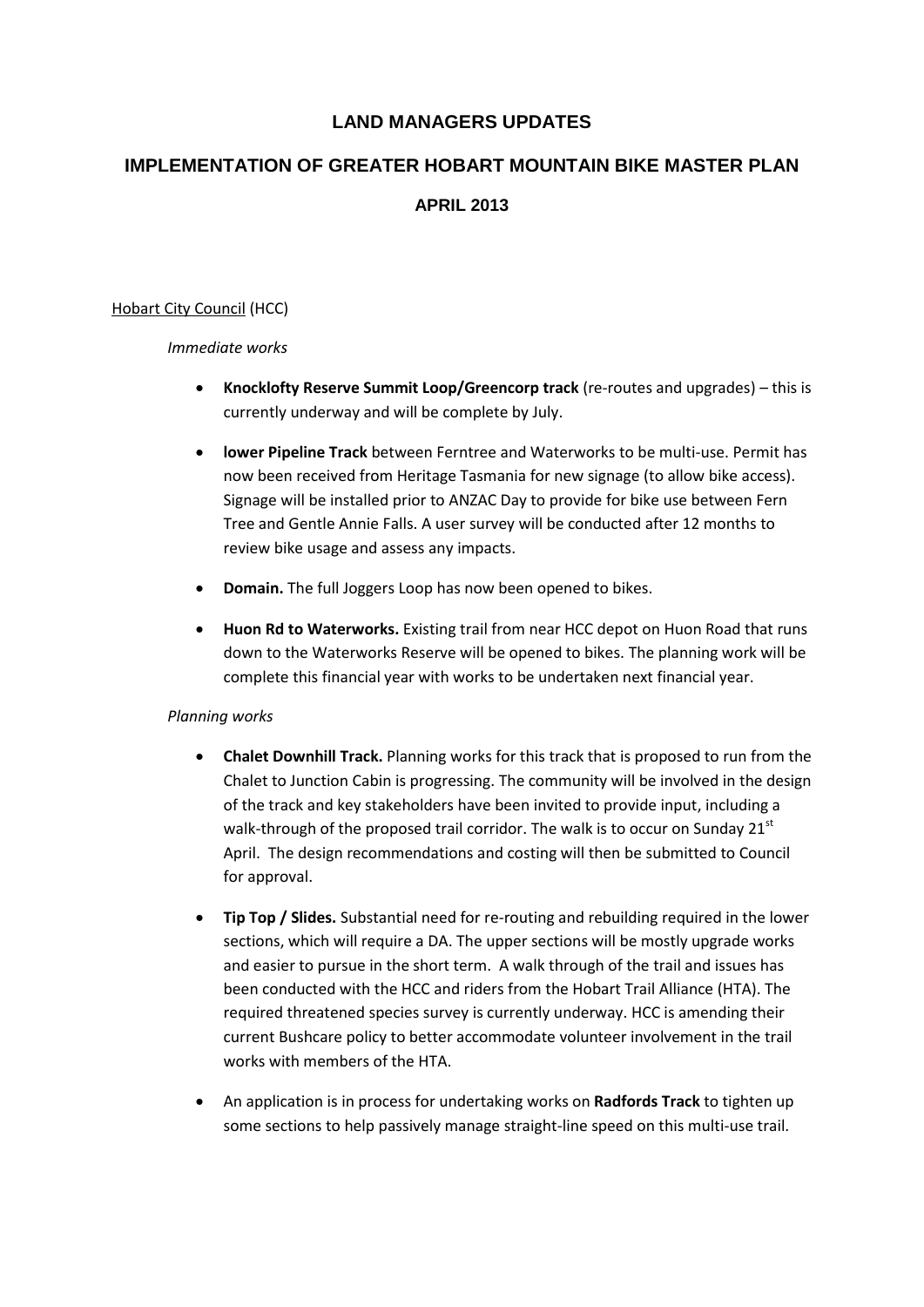As was reported previously the HCC submitted a works permit request to the Wellington Park Management Trust (WPMT) in the middle of 2012 for **converting a number of tracks to multi-use in Wellington Park.** These trails include**: Lower Radfords** (Radfords Track to Bracken Lane Fire Trail connection), **Middle Track** and the unnamed track that runs behind houses from **Bracken Lane to Fern Tree Park**. These were chosen as the first to request as they were seen as "easy win" projects unlikely to cause issues. HCC completed a risk assessment and design details for managing speed and multi-use on the trails that was included in the request.

The permits for works on all of these trails have since been rejected by the WPMT due to potential issues with "social values". The WPMT has now stated they will need to conduct a social values study on all tracks prior to approving any shift to multi-use. No time-frame has been provided by the WPMT on when this study will commence or be completed.

The committee made note that the MTB Master Plan that included these trail details was widely supported through extensive public consultation via the master plan itself, as well as through the Wellington Park Management Plan review. The implementation committee raised concerns over the implications that even these "easy win" projects have been declined, as the trails are integral to the integrity of the trail networks designed within the MTB Master Plan. There were also concerns raised around the unknown time-frame of when the WPMT will complete a social values study, that will then at least allow consideration of the requests.

# Kingborough Council (KC)

# *Immediate works*

 **Kingborough Mountain Bike Park**. Stage 1 of the project is finished and includes Dirt Jumps and 3km of trails in 3 separate but connected loops. The Pump Track has also been completed meaning that all of stage 1 and some of stage 2 has been completed. A funding request has been submitted for next financial year to construct another 1.5km of trail but this has yet to be confirmed.

# *Planning works*

 **Hobart to Dover Regional Trail.** Work is continuing between HCC and KC to achieve shared trails between Mt Nelson and Kingston across the ridge line. There is also early work being done to try and get linkages through from Ridgeway to Mt Nelson and also from Ridgeway through to the Regional Trail (ridge trails). This project includes land owner negotiations to extend the trail between the Kingborough Sports Centre and Margate which will link to Margate Rivulet trails and Nierinna Creek/Kaoota Tramway. These negotiations continue.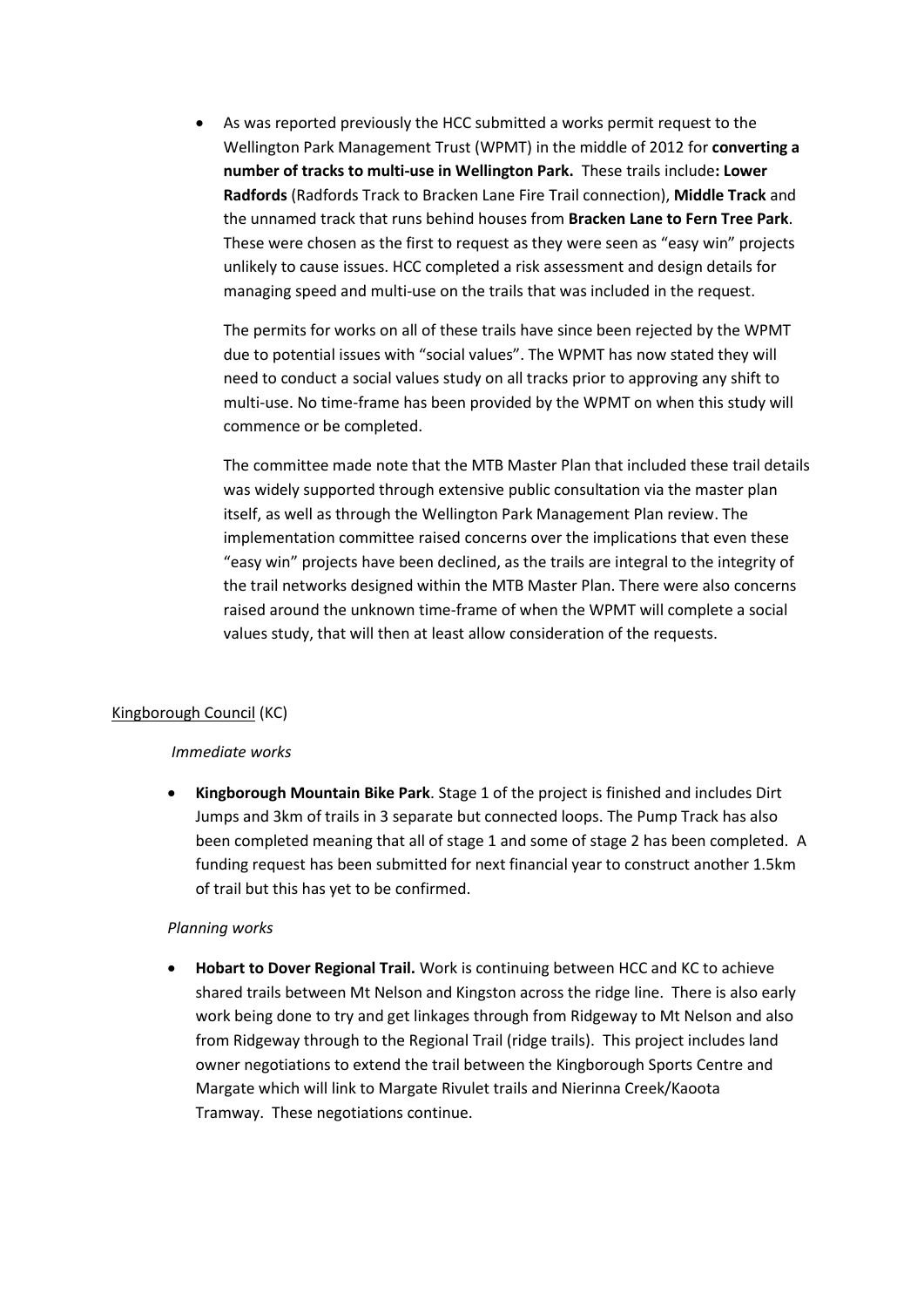# Clarence City Council (CCC)

*Immediate works*

- **Geilston Creek track** and **Pilchers Hill circuit track** from De Bomfords Lane up to Pilchers Hill (beginners loop) are now complete.
- **Seven Mile Beach track upgrade –** the track has now been upgraded at the Seven Mile Beach end (Crown land), including new steps to improve the access point between the track and beach.
- **Tangara Trail**. Signage has been a priority with many new signs already in place. The priority for track upgrades will be the Everton track and Emu track. The Acton Court Hub has been established and will be officially opened on 20 April.

# *Planning works*

- **Tangara Trail.** Work on signage and the naming of tracks will continue. Plans to improve the track connections from the Acton Court Hub to existing trail network. Work will commence on fencing off wider sections of the track to ensure there is a sufficient gateway for signage.
- **Clarence MTB Park – management and maintenance –** see below notes regarding the Glenorchy MTB Park.

# Glenorchy City Council (GCC)

# *Immediate works*

 **Glenorchy MTB park –** Oceania Championships were recently held at the park. Some trail upgrading and maintenance occurred in the lead up to this event. Good feedback from participants and Cycling Australia was received. Additional maintenance and upgrading of the cross-country decent has also taken place straight after the Oceanias.

# *Planning works*

 **Glenorchy Mountain Bike Park – management and maintenance.** GCC is reviewing how the GMBP is currently managed and maintained. Some general discussion was had around the changes that have occurred since its inception – where it was original driven and managed by MTB users it has now grown to be accepted as a key public recreational asset of the council. As such its operation and maintenance should be better integrated within councils operations, which the committee broadly agreed with. Further discussion will be held with users and the management committee about how this might best be achieved. General agreement that regular audits, maintenance, and opportunities for community engagement/involvement